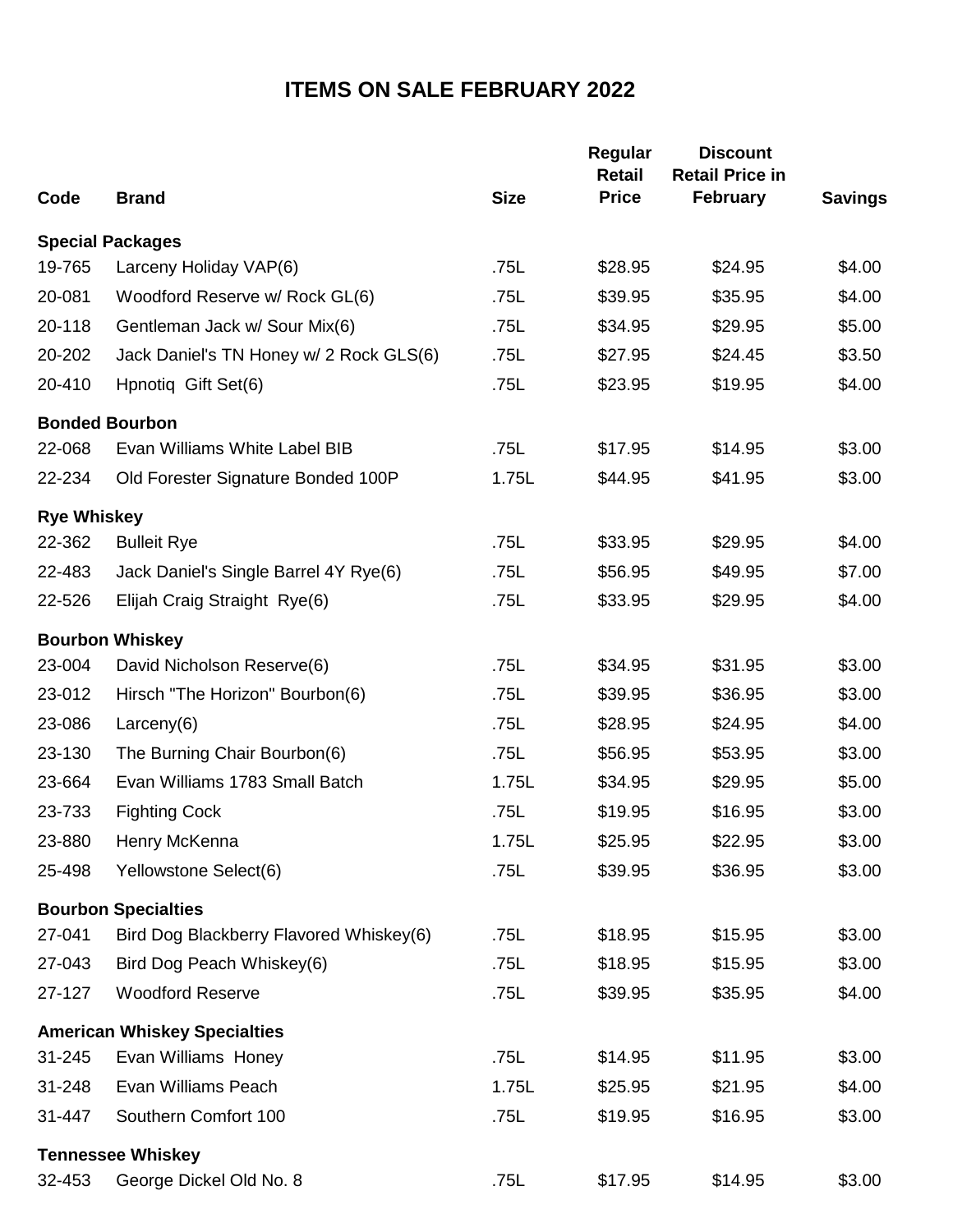| 32-473               | Gentleman Jack                                                 | .75L  | \$34.95 | \$29.95 | \$5.00 |
|----------------------|----------------------------------------------------------------|-------|---------|---------|--------|
|                      |                                                                |       |         |         |        |
| 32-601               | <b>Tennessee Whiskey Specialties</b><br>Jack Daniel's TN Honey | .75L  | \$27.95 | \$24.45 | \$3.50 |
| 32-655               | Ole Smoky Mango Habanero(6)                                    | .75L  | \$20.95 | \$17.95 | \$3.00 |
| 32-662               | Ole Smoky Peanut Butter Whiskey(6)                             | .75L  | \$20.95 | \$17.95 | \$3.00 |
|                      |                                                                |       |         |         |        |
|                      | <b>Scotch Whisky -- Foreign BTL</b>                            |       |         |         |        |
| 34-261               | Shackleton(6)                                                  | .75L  | \$34.95 | \$31.95 | \$3.00 |
|                      | <b>Scotch Whisky -- Single Malt</b>                            |       |         |         |        |
| 34-372               | The Glenlivet 14Y(6)                                           | .75L  | \$56.95 | \$53.95 | \$3.00 |
| 34-454               | The Glenlivet Founders Reserve                                 | .75L  | \$41.95 | \$38.95 | \$3.00 |
| 34-455               | The Glenlivet Caribbean Reserve(6)                             | .75L  | \$41.95 | \$38.95 | \$3.00 |
| 34-560               | Speyburn 10Y S.M.(6)                                           | .75L  | \$29.95 | \$26.95 | \$3.00 |
| 34-750               | The Singleton 12Y(6)                                           | .75L  | \$39.95 | \$34.95 | \$5.00 |
|                      | <b>Canadian Whisky -- Foreign BTL</b>                          |       |         |         |        |
| 37-928               | Seagram's VO                                                   | 1.75L | \$24.95 | \$21.95 | \$3.00 |
|                      | <b>Canadian Whisky -- U.S. BTL</b>                             |       |         |         |        |
| 38-186               | <b>Canadian Hunter</b>                                         | 1.75L | \$17.95 | \$15.45 | \$2.50 |
| 38-290               | <b>Black Velvet Reserve</b>                                    | 1.75L | \$25.95 | \$21.95 | \$4.00 |
| 38-308               | <b>Black Velvet Apple</b>                                      | .75L  | \$10.95 | \$7.95  | \$3.00 |
| <b>Irish Whiskey</b> |                                                                |       |         |         |        |
| 40-173               | <b>Bushmills</b>                                               | 1.75L | \$47.95 | \$43.95 | \$4.00 |
|                      |                                                                |       |         |         |        |
| Gin -- Imported      |                                                                |       |         |         |        |
| 42-630               | The Botanist                                                   | 1.75L | \$74.95 | \$69.95 | \$5.00 |
| 42-916               | <b>Beefeater</b>                                               | 1.75L | \$39.95 | \$36.95 | \$3.00 |
| 43-043               | <b>Tanqueray Rangpur Lime</b>                                  | .75L  | \$22.95 | \$19.95 | \$3.00 |
|                      | <b>Vodka -- Domestic</b>                                       |       |         |         |        |
| 43-294               | Prairie Organic Vodka                                          | 1.75L | \$34.95 | \$29.95 | \$5.00 |
| 43-414               | <b>Burnett's Watermelon</b>                                    | 1.75L | \$15.95 | \$13.45 | \$2.50 |
| 43-423               | <b>Burnett's Sour Apple</b>                                    | 1.75L | \$15.95 | \$13.45 | \$2.50 |
| 43-432               | <b>Burnett's Strawberry</b>                                    | 1.75L | \$15.95 | \$13.45 | \$2.50 |
| 43-442               | <b>Burnett's Peach</b>                                         | 1.75L | \$15.95 | \$13.45 | \$2.50 |
| 43-459               | <b>Burnett's Pink Lemonade</b>                                 | 1.75L | \$15.95 | \$13.45 | \$2.50 |
| 43-603               | <b>Burnett's Orange</b>                                        | 1.75L | \$15.95 | \$13.45 | \$2.50 |
| 43-657               | Dixie Southern Vodka                                           | 1.75L | \$35.95 | \$32.95 | \$3.00 |
| 43-751               | Skinnygirl Bare Naked Vodka                                    | .75L  | \$19.95 | \$16.95 | \$3.00 |
| 43-788               | New Amsterdam PET                                              | .75L  | \$12.95 | \$10.95 | \$2.00 |
| 44-023               | Rain                                                           | 1.75L | \$19.95 | \$16.95 | \$3.00 |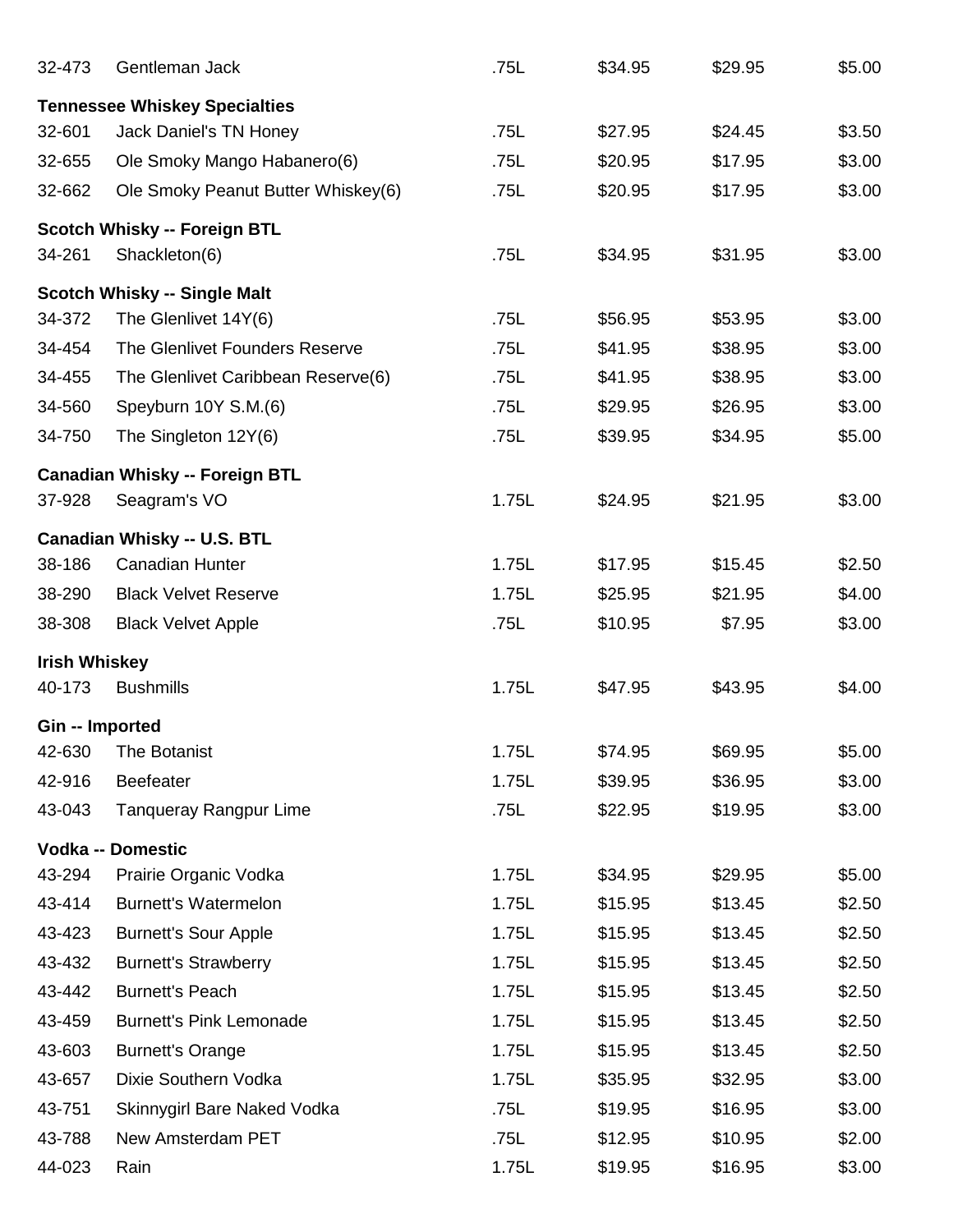| 44-158 | Smirnoff Vanilla                           | .75L  | \$12.95 | \$10.95 | \$2.00 |
|--------|--------------------------------------------|-------|---------|---------|--------|
| 44-161 | <b>Smirnoff Green Apple</b>                | .75L  | \$12.95 | \$10.95 | \$2.00 |
| 44-189 | <b>Smirnoff Blueberry</b>                  | .75L  | \$12.95 | \$10.95 | \$2.00 |
| 44-225 | <b>Smirnoff Sours Green Apple</b>          | .75L  | \$12.95 | \$10.95 | \$2.00 |
| 44-313 | Deep Eddy Sweet Tea                        | .75L  | \$18.95 | \$15.95 | \$3.00 |
| 44-314 | Deep Eddy Ruby Red                         | 1.75L | \$33.95 | \$29.95 | \$4.00 |
| 44-316 | Deep Eddy Cranberry                        | .75L  | \$18.95 | \$15.95 | \$3.00 |
| 44-317 | Deep Eddy Lemon                            | .75L  | \$18.95 | \$15.95 | \$3.00 |
| 44-379 | Smirnoff Zero Sugar Strawberry and Rose    | .75L  | \$12.95 | \$10.95 | \$2.00 |
| 46-211 | 360 Georgia Peach                          | .75L  | \$13.95 | \$11.95 | \$2.00 |
| 46-223 | 360 Vodka                                  | .75L  | \$13.95 | \$11.95 | \$2.00 |
| 46-228 | Smirnoff 100                               | 1.75L | \$26.95 | \$23.95 | \$3.00 |
|        | Vodka -- Imported                          |       |         |         |        |
| 46-576 | Stoli Ohranj                               | .75L  | \$19.95 | \$16.95 | \$3.00 |
| 46-588 | Stoli Razberi                              | .75L  | \$19.95 | \$16.95 | \$3.00 |
| 46-595 | Stolichnaya 80                             | .75L  | \$19.95 | \$16.95 | \$3.00 |
| 46-666 | Ciroc Mango                                | .75L  | \$29.95 | \$26.95 | \$3.00 |
| 46-671 | Ciroc Apple                                | .75L  | \$29.95 | \$26.95 | \$3.00 |
| 46-715 | <b>Ciroc Coconut</b>                       | 1.75L | \$52.95 | \$49.95 | \$3.00 |
| 46-737 | Russian Standard Original                  | .75L  | \$19.95 | \$16.95 | \$3.00 |
| 46-751 | Ciroc Pineapple                            | 1.75L | \$52.95 | \$49.95 | \$3.00 |
| 46-759 | Sobieski Polish                            | .75L  | \$10.95 | \$8.95  | \$2.00 |
| 46-868 | Svedka                                     | 1.75L | \$23.95 | \$19.95 | \$4.00 |
| 46-889 | Ketel One Botanical Peach & Orange Blossom | 75L   | \$22.95 | \$19.95 | \$3.00 |
| 46-902 | Svedka Blue Raspberry                      | .75L  | \$14.95 | \$11.95 | \$3.00 |
| 46-903 | Svedka Cherry Limeade                      | .75L  | \$14.95 | \$11.95 | \$3.00 |
| 46-974 | Pinnacle 100                               | 1.75L | \$25.95 | \$22.95 | \$3.00 |
| Rum    |                                            |       |         |         |        |
| 47-076 | <b>Admiral Nelson's Silver</b>             | 1.75L | \$19.95 | \$16.95 | \$3.00 |
| 47-474 | Ron Llave Oro Supremo                      | 1.75L | \$18.50 | \$14.95 | \$3.55 |
| 47-565 | <b>Whaler's Vanille</b>                    | .75L  | \$10.95 | \$7.95  | \$3.00 |
| 48-442 | <b>Blackheart Spiced Rum</b>               | .75L  | \$15.95 | \$12.95 | \$3.00 |
| 49-095 | Appleton Estate Rare Blend(6)              | .75L  | \$39.95 | \$34.95 | \$5.00 |
| 49-121 | Gosling's 151 Black Seal                   | .75L  | \$25.95 | \$22.95 | \$3.00 |
| 49-190 | <b>Brugal Anejo</b>                        | .75L  | \$21.95 | \$18.95 | \$3.00 |
| 49-226 | Admiral Nelson's Spiced 70                 | 1.75L | \$19.95 | \$16.95 | \$3.00 |
| 49-229 | Capt. Morgan Private Stock                 | .75L  | \$24.95 | \$21.95 | \$3.00 |
| 49-253 | <b>Admiral Nelson's Coconut</b>            | .75L  | \$10.95 | \$7.95  | \$3.00 |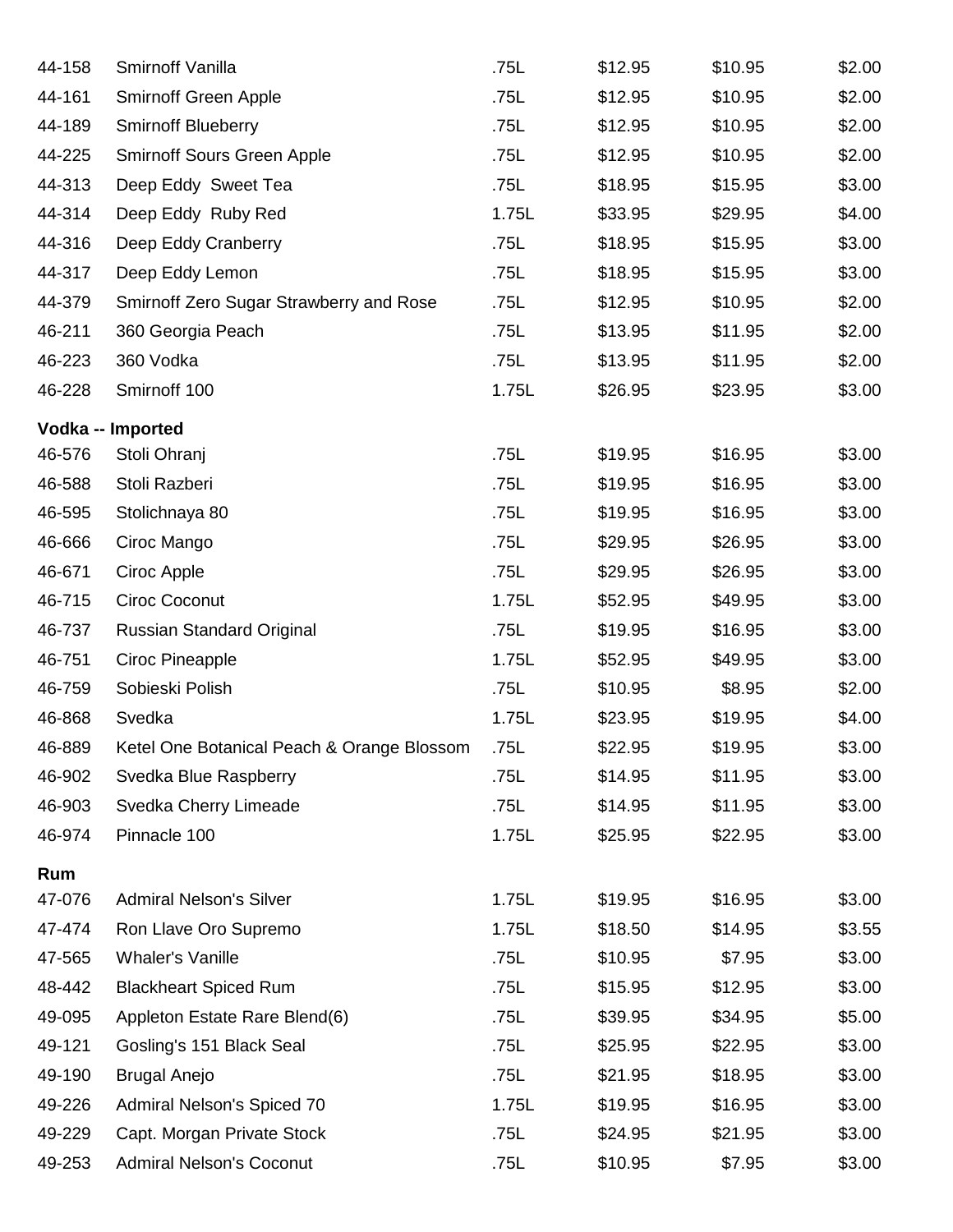| <b>Grape Brandy</b>     |                                                      |       |         |         |        |  |  |  |
|-------------------------|------------------------------------------------------|-------|---------|---------|--------|--|--|--|
| 49-527                  | <b>Christian Bros Grand Reserve VSOP</b>             | 1.75L | \$26.95 | \$23.95 | \$3.00 |  |  |  |
| <b>Imported Cognac</b>  |                                                      |       |         |         |        |  |  |  |
| 51-000                  | Black Knight(6)                                      | .75L  | \$34.95 | \$29.95 | \$5.00 |  |  |  |
| 51-055                  | Ansac VS                                             | 1.75L | \$57.95 | \$52.95 | \$5.00 |  |  |  |
| 51-089                  | Davidoff Cognac VSOP                                 | .75L  | \$54.95 | \$51.95 | \$3.00 |  |  |  |
| <b>Flavored Brandy</b>  |                                                      |       |         |         |        |  |  |  |
| 54-395                  | <b>Christian Brothers Apple</b>                      | .75L  | \$11.95 | \$8.95  | \$3.00 |  |  |  |
|                         | <b>Cordials / Liqueurs / Specialties -- Domestic</b> |       |         |         |        |  |  |  |
| 56-811                  | Ole Smoky TN Moonshine Cherries(6)                   | .75L  | \$24.95 | \$21.95 | \$3.00 |  |  |  |
| 56-818                  | Ole Smoky Hunch Punch Moonshine(6)                   | .75L  | \$24.95 | \$21.95 | \$3.00 |  |  |  |
| 56-858                  | Kinky Red(6)                                         | .75L  | \$19.95 | \$16.95 | \$3.00 |  |  |  |
| 56-873                  | Kinky Fruit Punch(6)                                 | .75L  | \$19.95 | \$16.95 | \$3.00 |  |  |  |
| 56-875                  | Kinky Liqueur(6)                                     | .75L  | \$19.95 | \$16.95 | \$3.00 |  |  |  |
| 56-955                  | <b>Grind Espresso Shot</b>                           | .75L  | \$18.95 | \$15.95 | \$3.00 |  |  |  |
| 57-027                  | Chila Orchata                                        | .75L  | \$18.95 | \$15.95 | \$3.00 |  |  |  |
| 57-038                  | ChocoLat Deluxe Chocolate Liqueur                    | .75L  | \$13.95 | \$11.95 | \$2.00 |  |  |  |
| 61-174                  | Cinerator Hot Cinnamon Liqueur                       | 1.75L | \$27.95 | \$22.95 | \$5.00 |  |  |  |
| 61-768                  | DeKuyper O3                                          | .75L  | \$19.95 | \$16.95 | \$3.00 |  |  |  |
| 61-950                  | <b>Wild Turkey American Honey</b>                    | .75L  | \$23.95 | \$19.95 | \$4.00 |  |  |  |
|                         | <b>Cordials / Liqueurs / Specialties -- Imported</b> |       |         |         |        |  |  |  |
| 62-401                  | <b>Bauchant Orange Liqueur</b>                       | .75L  | \$24.95 | \$21.95 | \$3.00 |  |  |  |
| 63-052                  | Hpnotiq(6)                                           | .75L  | \$23.95 | \$19.95 | \$4.00 |  |  |  |
| 63-238                  | <b>Carolans Finest Irish Cream</b>                   | 1.75L | \$29.95 | \$26.95 | \$3.00 |  |  |  |
| 63-276                  | Ryan's Irish Cream                                   | 1.75L | \$19.95 | \$15.95 | \$4.00 |  |  |  |
| 63-454                  | Cointreau                                            | 1.75L | \$74.95 | \$69.95 | \$5.00 |  |  |  |
| 63-880                  | <b>Fireball Cinnamon Whisky</b>                      | .75L  | \$15.95 | \$12.95 | \$3.00 |  |  |  |
| 63-882                  | Fireball Cinnamon Whisky Traveler                    | .75L  | \$15.95 | \$12.95 | \$3.00 |  |  |  |
| <b>Tequila -- White</b> |                                                      |       |         |         |        |  |  |  |
| 64-869                  | Dulce Vida Organic Blanco 80P                        | .75L  | \$29.95 | \$26.95 | \$3.00 |  |  |  |
| 65-047                  | Lunazul Blanco                                       | 1.75L | \$39.95 | \$34.95 | \$5.00 |  |  |  |
| 65-130                  | <b>Two Fingers Silver</b>                            | .75L  | \$16.95 | \$13.95 | \$3.00 |  |  |  |
| Tequila -- Gold         |                                                      |       |         |         |        |  |  |  |
| 65-220                  | Margaritaville Gold                                  | .75L  | \$15.95 | \$12.95 | \$3.00 |  |  |  |
| 65-223                  | El Jimador Reposado                                  | .75L  | \$24.95 | \$21.95 | \$3.00 |  |  |  |
| 65-227                  | El Jimador Anejo(6)                                  | .75L  | \$26.95 | \$23.95 | \$3.00 |  |  |  |
| 65-345                  | Tres Agaves Reposado(6)                              | .75L  | \$34.95 | \$31.95 | \$3.00 |  |  |  |
| 65-349                  | <b>Two Fingers Gold</b>                              | 1.75L | \$29.95 | \$25.95 | \$4.00 |  |  |  |